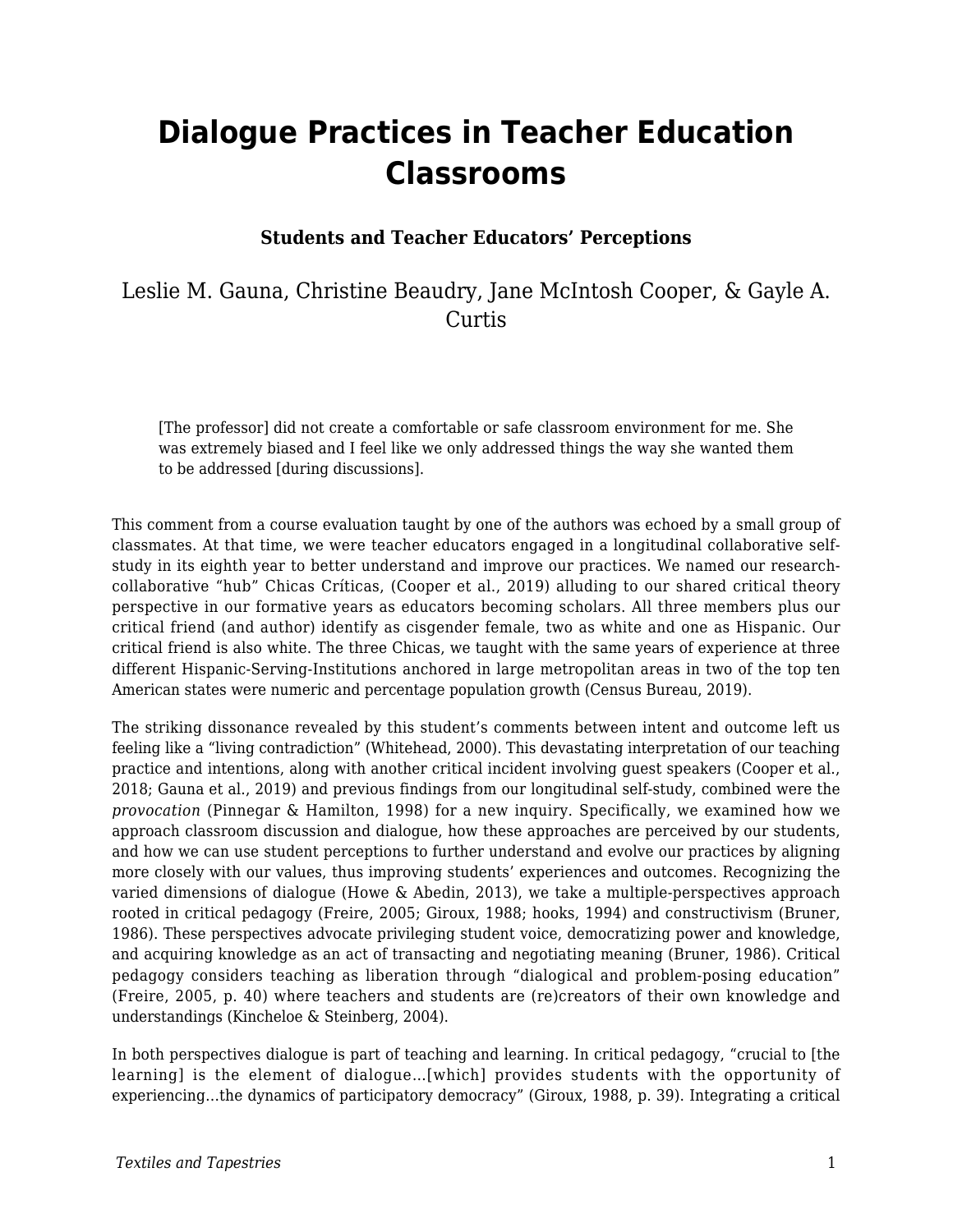approach to self-study offers potential to illuminate tensions such as dissonance between intent and outcome reflected in the student's comment, and to uncover unintentional perpetuations of dominant power structures through pedagogical practices (Ragoonaden, 2015). From the constructivist perspective, the co-construction of knowledge is how we learn or engage in meaning-making. Through "transactions with one another" (Bruner, 1986, p. 63), we construct meaning in this "semiconnected knowledge of the world from which, through negotiation, people arrive at satisfactory ways of acting in given contexts" (p. 65). The centrality of dialogue to our pedagogy and evidence of opportunities for us to refine this aspect of our practices led us to the focus of this collaborative selfstudy. Although literature distinguishes between dialogue and discussion (Howe & Abedin, 2013), our students used these terms interchangeably, so while we focused on dialogue, comments from students often referenced both.

### **Aims**

The wonderings that guided our study to improve practice were:

- How did students interpret our approaches to dialogue? What were the aspects of our approaches that students found most memorable?
- How did we interpret students' feedback about our approaches to dialogue to further understand and improve our practices?

# **Methods**

From the student perspective, this collaborative self-study utilized data collected from 155 students in three separate teacher education institutions in the Southwestern United States, including pre-post surveys, reflections, exit tickets-out-of-class, online discussions, end-of-year student-instructor interviews, and instructor evaluations. Emphasis is explicitly placed on students' feedback in an effort to privilege student voice. This recognizes that it is crucial to inquire into students' interpretations of our intended approaches, which ultimately inform their experiences and perspectives. This reflects both our orientations as critical and constructivist educators as well as the purpose of this self-study to inquire into our practices to improve student experience and outcomes. Our teacher educator perspective was gathered from weekly journals and meeting conversations (recorded, transcribed, and captured in a shared document). Accuracy of understanding was checked using a dialogue protocol, re-reading notes, and revising writings. Data analysis involved coding student responses then collectively identifying intersecting narratives/emergent themes (Clandinin & Connelly, 2000) through critical professional dialogue (Guilfoyle et al., 2004) that included insights from our critical friend at different stages of this research. Seeking establish trustworthiness (Mishler, 1990) as grounded in the authority of experience (Munby & Russell, 1994), the exemplars used, represent reallife testimonies/experiences from our practice (Lyons & LaBoskey, 2002) were taken from classroom artifacts including, reflections, exit tickets, and class evaluations, unless otherwise noted—and are direct quotes from students.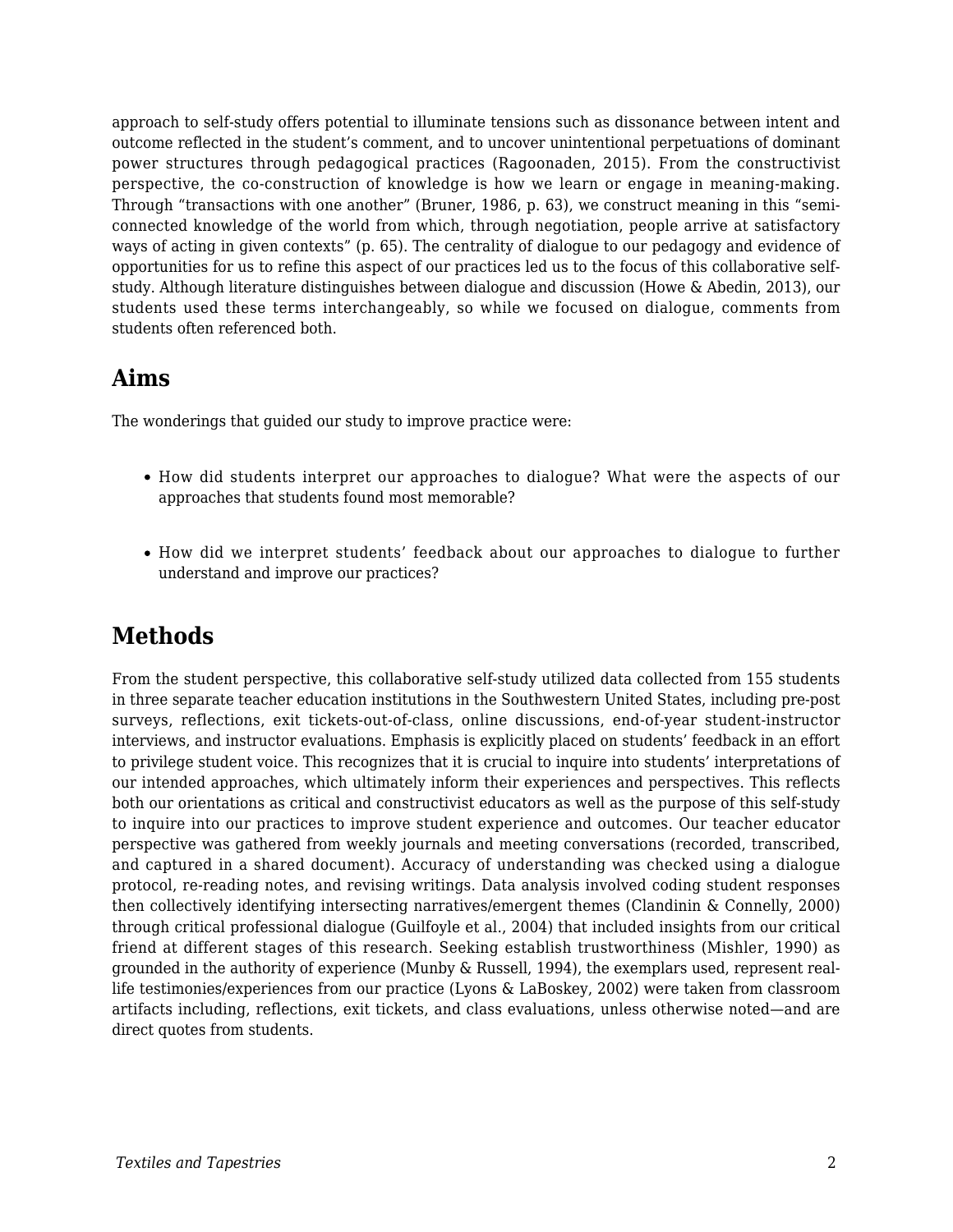### **Outcomes**

The tapestry of voices metaphor captures the three-fold purpose of dialogue that we consider helpful in categorizing our findings: (1) enacting pedagogy, (2) building relationships, and (3) co-construction of knowledge. These categories simultaneously interact when dialogue occurs among student-teacher candidates and instructors.

#### *Dialogue as Enacting Pedagogy*

For us as teacher educators and for our future-teacher students, *what* we teach (content) and *how* we teach (pedagogy) is always in sight (Russell, 2007). Students' references to dialogue provided insight into what *we say we do* compared to what *they say we do* in our attempts to make dialogue happen.

**Grouping, Facilitation, and Consistency in Dialogue.** Grouping practices notoriously elicited comments such as the following, which was echoed by many other students: "I especially LOVED mixing our groups! I could say that I genuinely have done meaningful experiences with every student here." Another singled out a regrouping technique during class, stating, "I do like the clock-partners idea so there is more movement." In resonance with the two previous comments, one student expanded on mixing up the groups and the role of the facilitator:

I liked that you frequently opened the space for us to collaborate in a variety of groups. You made it a requirement at times to mix up our groups, and that was good to help us create a stronger sense of community. You do a good job of prompting discussions without ruling over them.

Here, the student recognized the purposeful, diverse ways we organized groupings while making sense of what it takes to facilitate dialogue, suggesting students value facilitation that guides rather than "rules over" student exchanges (Schuitema et al., 2018). Other behaviors perceived by students noted that the professor:

- "allow[ed] students to listen to each other and [gave] back feedback in a respectful manner."
- "introduc[ed] a topic for a discussion, and indicat[ed] the sensitivity involved. This I believe create[d] an environment for openness, while being respected."
- "consistently fostered a classroom where all viewpoints were welcome."

These students' perceptions show the value attributed to consistency—or certain predictability—in the way we enacted our facilitator roles, despite the unpredictability of the outcomes. Testifying on how students saw themselves as future facilitators one student wrote, "I LOVED the way you handled...the one angry guy's questions. I actually learned from the way you answered him and I will handle similar students the same way." This feedback shows the student anticipating having to manage future difficult situations by emulating our dialogue practices as a resource.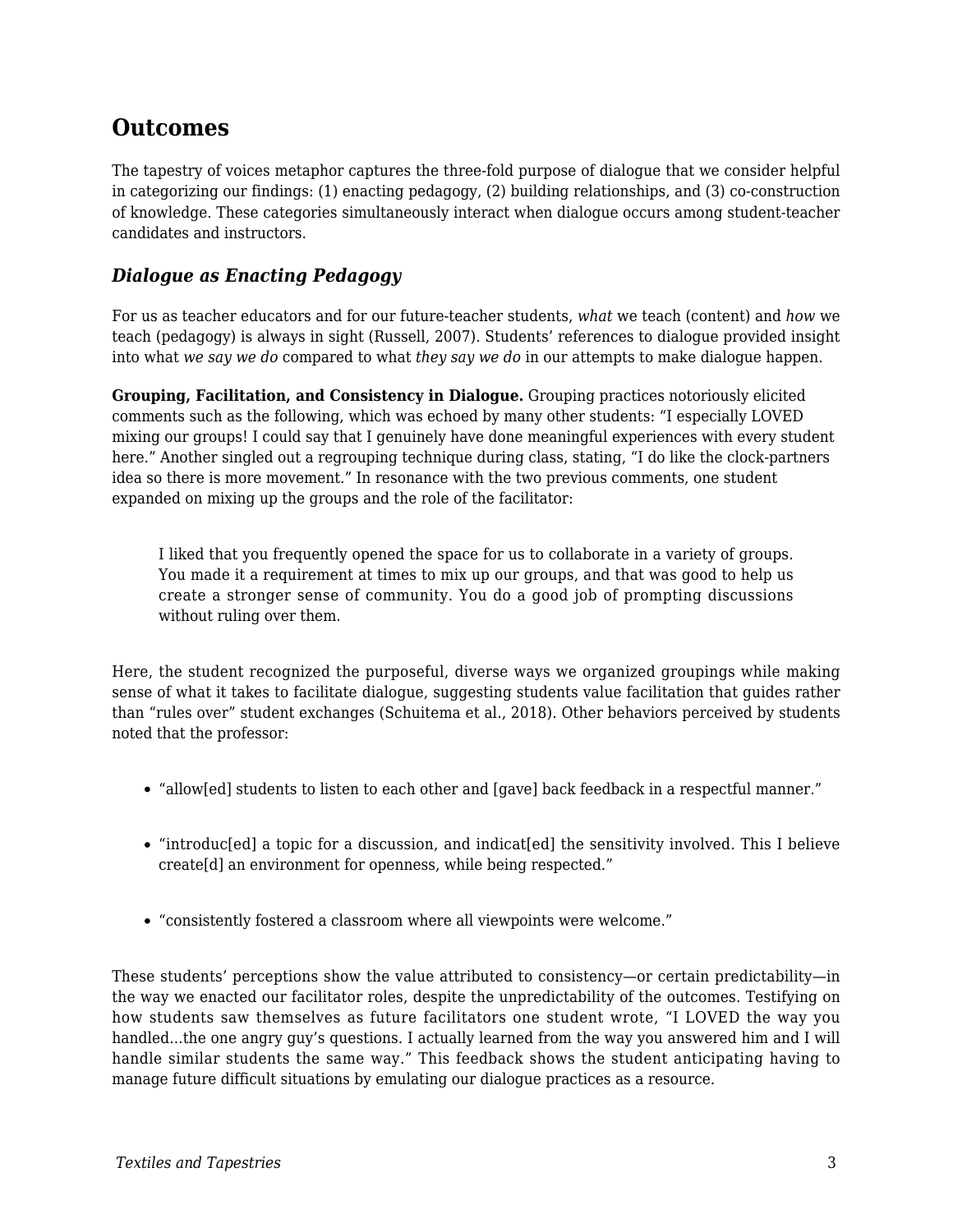**The Preferred Format: Small Groups.** Small group discussions were explicitly singled out—and at times demanded—by students as a preferred mode of organizing dialogue. Throughout the semester students acknowledged not only the challenges but also the value of dialoguing in small groups. One student wrote, "I enjoyed grouping into small groups, discussing ideas with others, and practicing listening protocols." Another student shared, "[I really liked] engaging in groups breaking down topics...talking in smaller groups. I am not a big talker in a large setting." Many students shared how they "eased up," finding "comfort" and "satisfaction" in the conversations as the semester went on. For others, dialogues elicited contradictory feelings, as shown in the following testimony: "Dialogue really helped to break up the lecture. It kept me engaged and pushed me out of my comfort zone. I don't really like working with other people."

Students' reasons for not engaging in small group dialogue alluded to anxiety, nervousness, feeling challenged to properly articulate their thoughts, language issues, or fear of offending someone with their divergent ideas. Several students confessed that they knew if they waited long enough, "someone else would speak." The following reflection shows the complexity of engaging in dialogue: "I am nervous when I know I am going to have a peer discussion in class. I am still nervous during, but calm down, especially in smaller groups. Afterward, I am usually okay and realize it was not that bad." The spectrum of reactions from nervousness to calmness and then relief revealed what engaging in dialogue entails.

**Organizing Dialogue: Some Techniques.** Agreeing with one of our student's insights that class discussions "have to be directed," some of the strategies we employed that were explicitly referenced were the following,

- "Evoking personal experiences…helps discussions emerge and make connections."
- "Ask questions related to real life experiences. Trust that your students have some basis of understanding."
- "Sharing favorite ideas you heard from each table maybe could motivate us to say something meaningful.''
- "Encouraged to 'steal' ideas from one another…I think it is one of the most efficient methods to innovate students to learn."

All of these comments have in common addressing helpful ways to motivate students to talk. The last comment about the benefits of the technique as "most efficient" shows how students evaluated the techniques in two levels, how it worked for them as learners, and also how it would work for their future students in general.

In other comments students specifically identified what they should do when enacting dialogue while being teachers. One student wrote: "I learned that teachers should allow students to talk in class." Another went to the extent of sharing at her placement-school what was seen as effective which was to "have students talk at their table so there is no pressure to talk in class…I told this to cooperating teachers where I am observing and they liked that idea." This last comment gave us a sense of being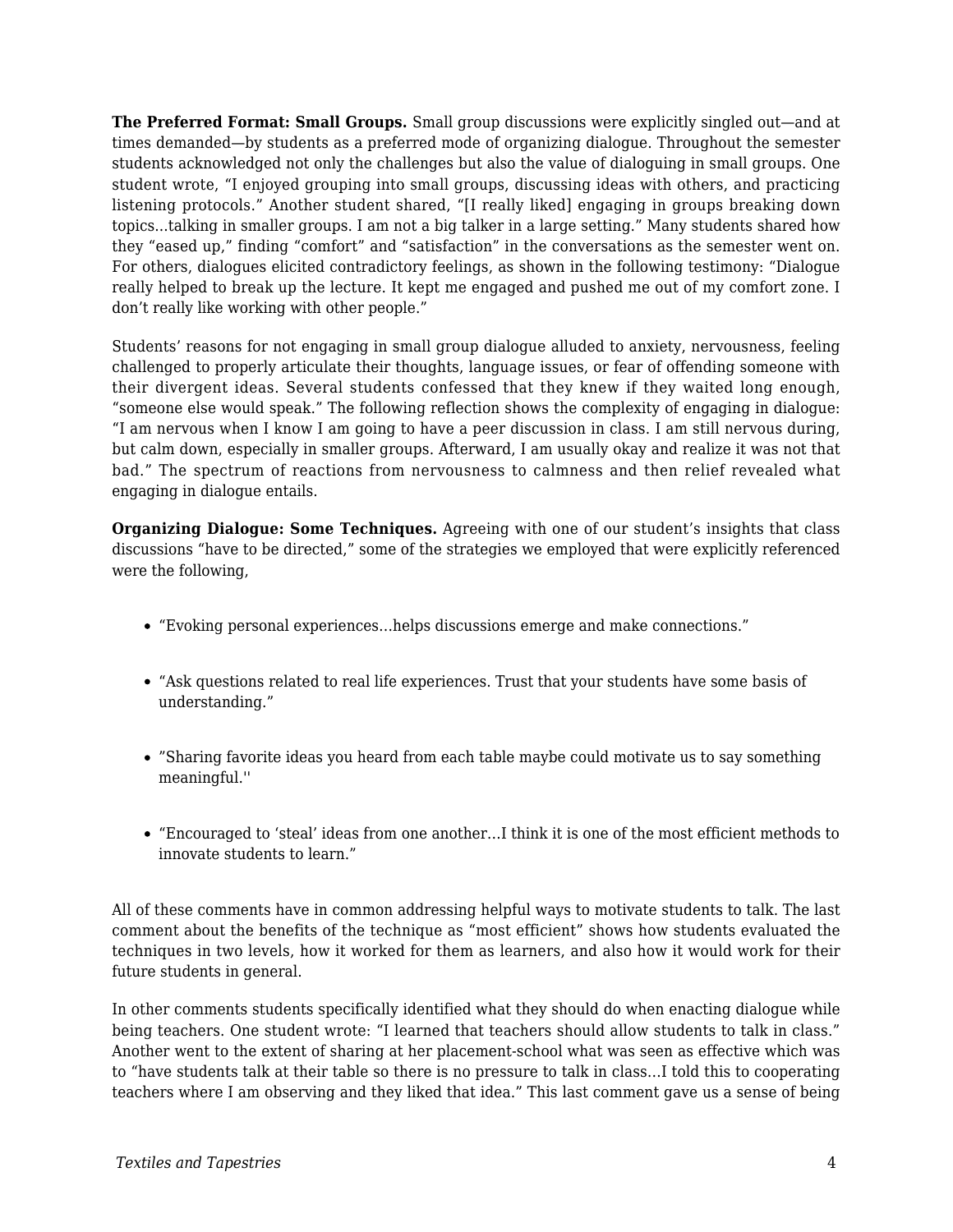understood on how we enacted dialogue, reaching the point where the candidate is able to teach the practice to other educators.

#### *Building Relationships: A Prerequisite for and Result of Dialoguing*

Students' feedback determined that dialogue is dependent upon relationships. As declared in one of several similar testimonies we collected, "in order to create class discussions we needed to build relationships and I think we accomplished that with your help." In this statement, the building of relationships is explained as a prerequisite to creating dialogue and it highlights the important role of the instructor as a facilitator. A second testimony reads: "[small group discussions] really help to build strong relationships with peers and with the professor." In this comment, relationships are a result of dialoguing. The following comment explains the notion of "everyone" involved in classroom relationships: "I learned that the bonds made, made everyone (student and teacher) more willing to help each other." Resonating with Critical pedagogy principles of democratic practices, the teacher is one more participant in the community of collaborators. According to students' feedback, features present in building relationships as part of dialogue are a safe, comfortable, and positive environment.

A dialogue-conducive environment can elicit and allow for strong feelings. As teacher educators, we strive to "create an environment of trust and reciprocity [for a]...caring relational climate" where dialogue will occur (Lysaker & Furuness, 2011, p.189). Contrasting the testimony that was the initial provocation for our study, to describe the environment in our classrooms, students used words such as "very positive/fun," "comfortable enough for people to participate in," "open environment to be able to give input as well as provide our own thoughts," and where "everyone got to discuss without judgment."

From students' testimonies, the proper environment appeared both as a prerequisite and a result of making dialogue part of our pedagogic practices. In the following comment, dialogue is the needed prerequisite: "[One needs to] provide a safe environment and ask questions to further discussions." However, dialogue was also an enabler for that safe environment, as explained by this comment: "dialogue and discussion are a huge part of this course. I think it creates a comfortable, safe atmosphere for students to express their opinion." Students also demonstrated their appreciation of what helped in achieving that dialogue-conducive atmosphere:

I thoroughly enjoyed the dialogue and discussion in the classroom this semester. It has been a comfortable learning environment and a positive learning environment. I like how you engage the students during class and how you sit and talk and create a conversation.

The simple act of sitting down with the students, also pointed out by other students' comments, "like if she was sitting at a dining table with everyone" was an image that caught us by surprise and highlighted the non-verbal ways we make dialogue happen. A dialogue-conducive environment is safe, not as non-critical, but safe as to deal with a level of discomfort where strong feelings are allowed to be expressed and students would still engage.

Numerous students expressed a range of feelings during peer discussions, such as in this comment, "I like peer discussions, I feel a little nervous going into it but once I start talking to another peer, I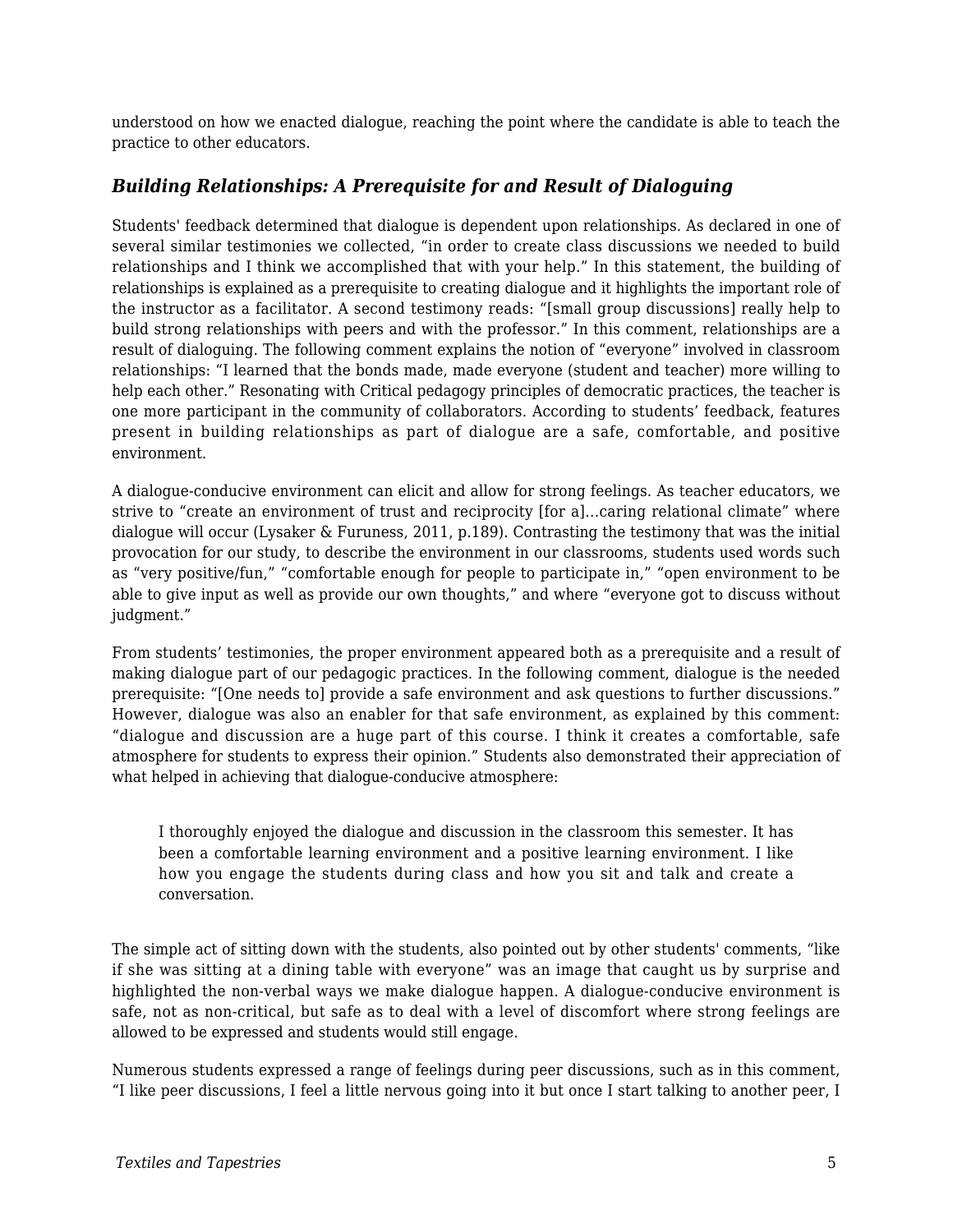get comfortable." Emotions may oscillate from initial nervousness to comfort.

Another student also described his/her varied emotions in detail:

Having discussions in class makes me feel a little uneasy, because I get nervous that I may say something that could hurt someone. Also, because I'm a bit worried about the judgement I may face. During the discussions, it usually calms me down knowing that I'm not doing the discussions alone and afterwards I feel relieved to have gotten my points out.

The rich sequenced list of feelings beginning from being uneasy, nervous, and worried to becoming calm and relieved at the end manifest how feelings are at the heart of discussions (Stone et al., 1999). Those emotions might be strong as stated by one student: "depending on the topic it can make me anxious. Some topics I have strong opinions on and can be upset with others' bias [sic]." Another student shared, evoking his religious beliefs, "I usually get a fire during a discussion when God helps me see something new." The importance of gauging feelings works not just as a person but also as a socio-cultural rudder that can guide the pragmatics needed in dialoguing. As one student articulated: "sometimes [with peer discussions] it is easier to notice how someone feels about topics based on their tone." This last comment seems to echo another student's concern about "saying something that could hurt someone." Being careful about not hurting someone in a discussion is to be empathetic, a skill we want all our students to develop towards each other, and particularly towards minoritized populations they will teach.

In this section, we delved on relationship building in the practice of dialogue. We found that students' feedback insightfully determined that relationships enable dialogue and at the same time dialogue enables relationship building. We also reported on students' perception of the importance of the right environment for dialogue to happen and the feelings that might invariably elicit.

#### *Dialogue as a Vehicle for Co-Construction of Knowledge*

The umbrella term of co-construction of knowledge is helpful to look into dialogue as a pedagogy of engagement (hooks,1994), learning multiple perspectives by transactions with one another (Bruner, 1986), and a way to learn by constructing meaningfully and in-depth knowledge.

**Dialogue as a Pedagogy of Engagement.** What makes dialogue an essential practice of a pedagogy of engagement or an "engaged pedagogy" as coined by bell hooks (hooks, 1994, p. 13) is that dialogue, from a critical pedagogic perspective, opposes a "banking model of education" where the professors deposit knowledge into students as mere receivers (Freire, 2005). On the contrary, as explained by one of our students, a peer discussion "makes the class more inclusive, not just teacher to student participation. It makes me feel like the students get to guide the class" instead of all the power residing in the professor (Giroux, 1988). Our facilitation style was characterized as nonintrusive as one student, echoed by many others, wrote, the "teacher allowed students to communicate and be dependent on one another and only stepped in if need be." Students seemed to infer that in order for engagement to happen the role of the teacher is to facilitate dialogue, preferably student to student, with a non-imposing teacher-presence. It seems that dialogue as a pedagogy of engagement was indirectly echoed by our students' perceptions of our practices.

**Learning through Multiple Perspectives.** Students in its vast majority expressed that they have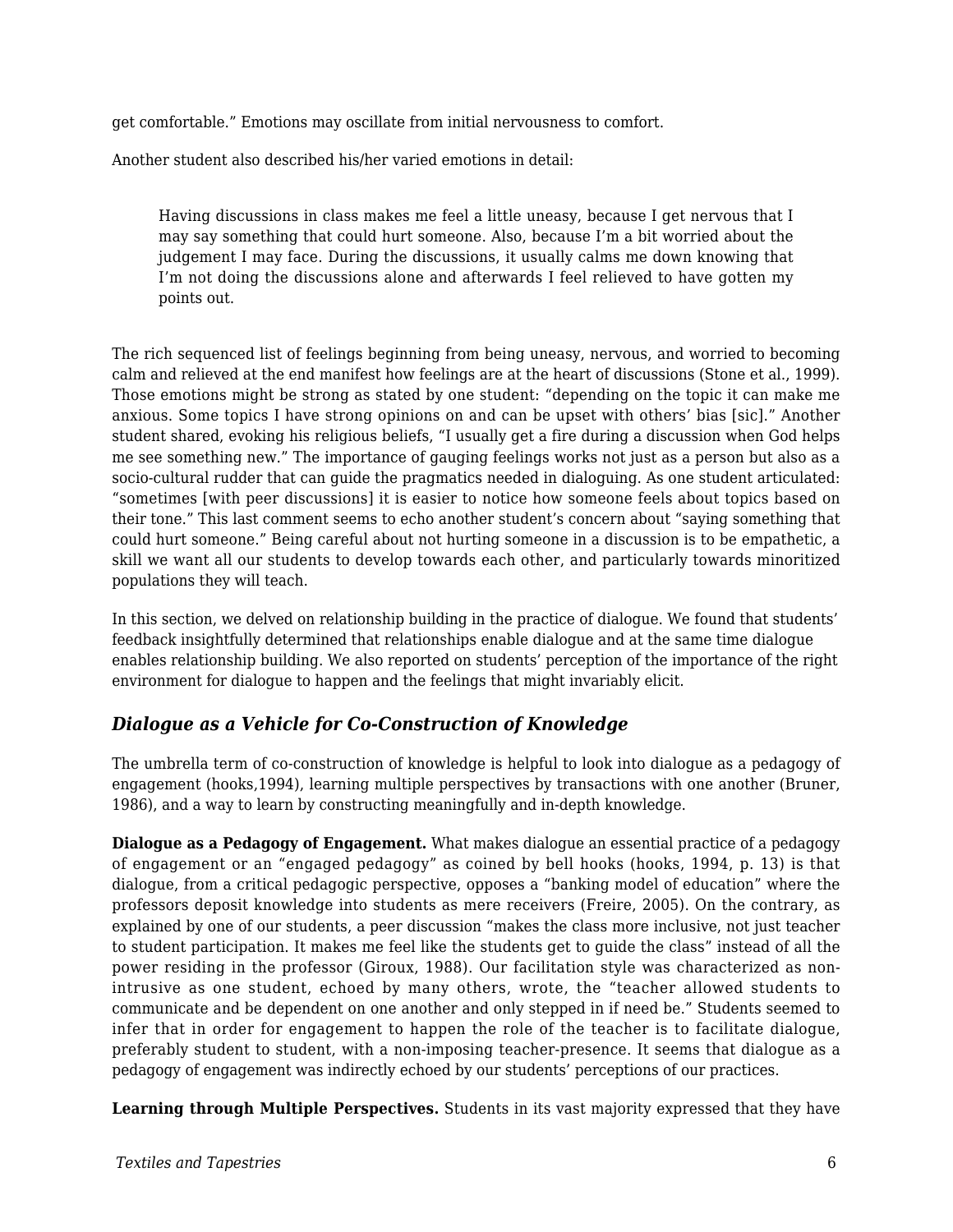learned from each other obtaining different perspectives. One such comment, emblematic of many others, is "talking…exposed me more to understanding other people's values [sic]." We interpret that it was the reciprocal transactions of meaning that elicited comments such as "for me discussion and dialogue were critical. It allowed me not only to share my thoughts but also to get other viewpoints." Attributed to this process of acquiring multiple perspectives was the centrality to be able to both listen and speak. "The most important element in a conversation is to listen. I never realized that listening is easier said than done" wrote one student and was echoed by many others. Equally essential, highlighted by students' comments, was the needed assurance that "each student had a platform to vocalize any of their ideas or opinions" as students felt they had experienced. Students seemed to realize that "groups helped create debates and listen[ing] to each other's perspectives. They [were] an important way to learn." One comment highlighted the benefits of "pairing up with different 'experts' and sharing your knowledge with one another." Another student stated that discussions helped him/her "learned the most 'perspective' especially from all those that already teach. " These identified benefits were further explained through the following comment that hints at a sense of periodic exposure to discussions and dialogue,

I feel we were able to teach each other through discussion. We all got better at knowing what to look for and gave great feedback. If we don't have a dialogue, I would have missed out on great activity suggestions, on the ability to see weaknesses [in certain lessons],

We consider this explicit mentioning of getting-better at recognizing content that could be improved upon and at providing and taking feedback, a clear example of co-construction of knowledge as a way to learn multiple perspectives through dialogue.

**Meaningful Knowing: Depth in Dialogue.** Students articulated that through dialogue the learning became meaningful and deep, as it reads in this comment, "I really enjoyed the discussions as they always seemed to lead to more deep and meaningful chats." We can infer the meaning of "deep" by contrast with other ways of acquiring content knowledge such as explained in this testimony, "the dialogue and discussion has really been the foundation of this class. The strong connections and understandings that I have/am developing were so much more substantial than an online discussion or textbook analysis."

In this characterization of dialogue as a way to achieve depth, students not only reflected about their learning process but also, they envision themselves as future educators, as shown in this feedback, "discussions helped me to reflect on using more meaningful talks in my class to have my students think deeper about topics and concepts." In this self-identification as a future teacher, they placed themselves in our shoes as instructors and asserting, "You ask people to dig deeper on why they feel a certain way."

# **Implications**

Two clear implications emerged from our findings: a progression of awareness about dialogue as pedagogy by our teacher candidates, and affirmation and refinement of our approaches to dialogue.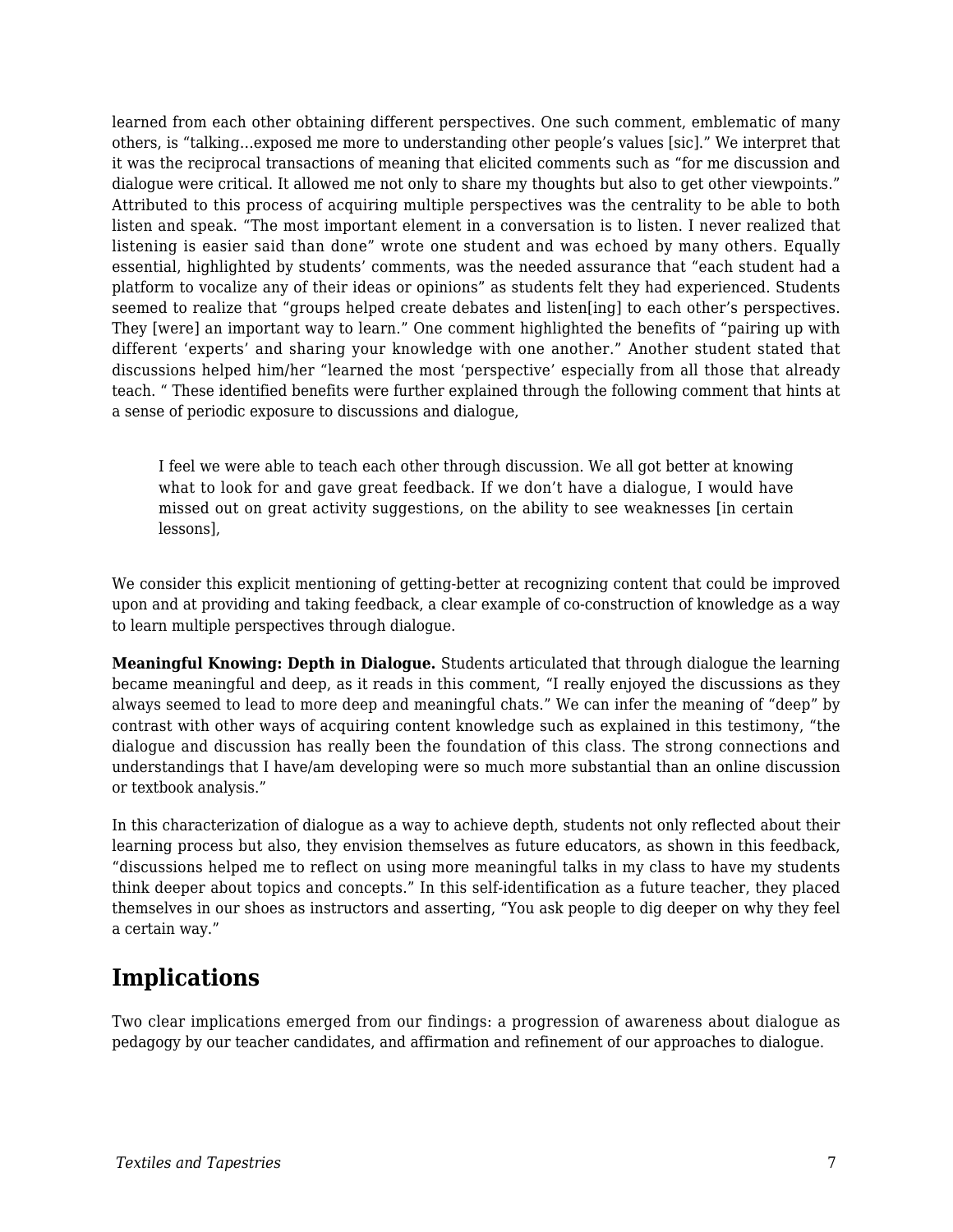#### *Varying Awareness of Dialogue as Pedagogy*

Student feedback about dialogue suggested that students underwent a progression of awareness: from engaging in dialogue as learners to considering dialogue as teachers-to-be. First, students evaluated experience with dialogue in relation to their own learning. Second, "students placed themselves in the instructor's shoes" (authors' conversations), imagining how they might enact complex pedagogy in their future classrooms. Third, students formulated values about dialogue as a pedagogical principle. These suggest that when students perceive value in their experiences with dialogue in the classroom, they are more likely to reflect upon how those experiences were facilitated, and in turn incorporate dialogue into their future teaching practice. Our analysis of students' feedback in this self-study suggested that we better aligned our goals and practices.

#### *Affirming and Refining our Dialogue Practices in the Classroom*

Student feedback affirmed the variety of techniques we used to organize classroom dialogue to encourage both listening and speaking. Students welcomed our planned, purposeful, and structured grouping arrangements prompting varied interactions with classmates and appreciated the predictability facilitated by our dialogue practice. Resulting from this feedback we restructured our weekly professional dialogues within the Chicas Críticas (Guilfoyle et al., 2004) by first "connecting with each other sharing personal experiences, using similar listening and speaking protocols" (authors' conversations). We were reminded of the importance of the time needed for this process to build relationships and enable the co-construction of knowledge emerging from multiple perspectives. Several former students that are now in the field have emphasized that our modeling and our conversations about dialogue have supported their own facilitation of classroom discussions. It has been a reciprocal process.

We were surprised at our students' awareness of the emotional complexity involved with engaging in dialogue and the reasons for not engaging. The insight made us decide to be more explicit in warning students about the emotions that might emerge when we ask them to participate in dialogue. "The word vulnerability has been helpful" (authors' conversations) to understand what was an ingredient that allowed for connection, depth, and production of knowledge to happen. As a result, empathy has been placed at the forefront of our teaching and not just in discussions.

Our students' noticing of our body postures and proximity when we participated in the discussions was a new insight. We had previously overlooked our habit of sitting among students. We believe that by voicing how embodiment is "linked to a range of semiotic resources that people draw on to communicate" (Block, 2014, p. 61) we could "refine the teaching of non- verbal ways we communicate as participants or facilitators" (authors' conversations) depending on the cultural context. The greater recognition of and explicit attention to the embodied aspects of dialogue reflects a substantive shift in changing how we model and discuss our approaches with our own students.

Finally, after reading our students' comments, and recalling our interactions in the classroom, we noticed that the three of us, have used immersive and interactive modeling of activities with discussions about both what students noticed from a learner perspective (how it felt to participate) and from a pedagogical perspective (what was accomplished and how). "In spite of time constraints, we purposefully held conversations about pedagogy and constructivist approaches" (Authors' conversations) and while students often made connections among their experiences, approaches to dialogue, and their own future practices, they did not root these in their broader philosophies and values as educators. The dialogue was not explicitly connected to critical pedagogy or constructivism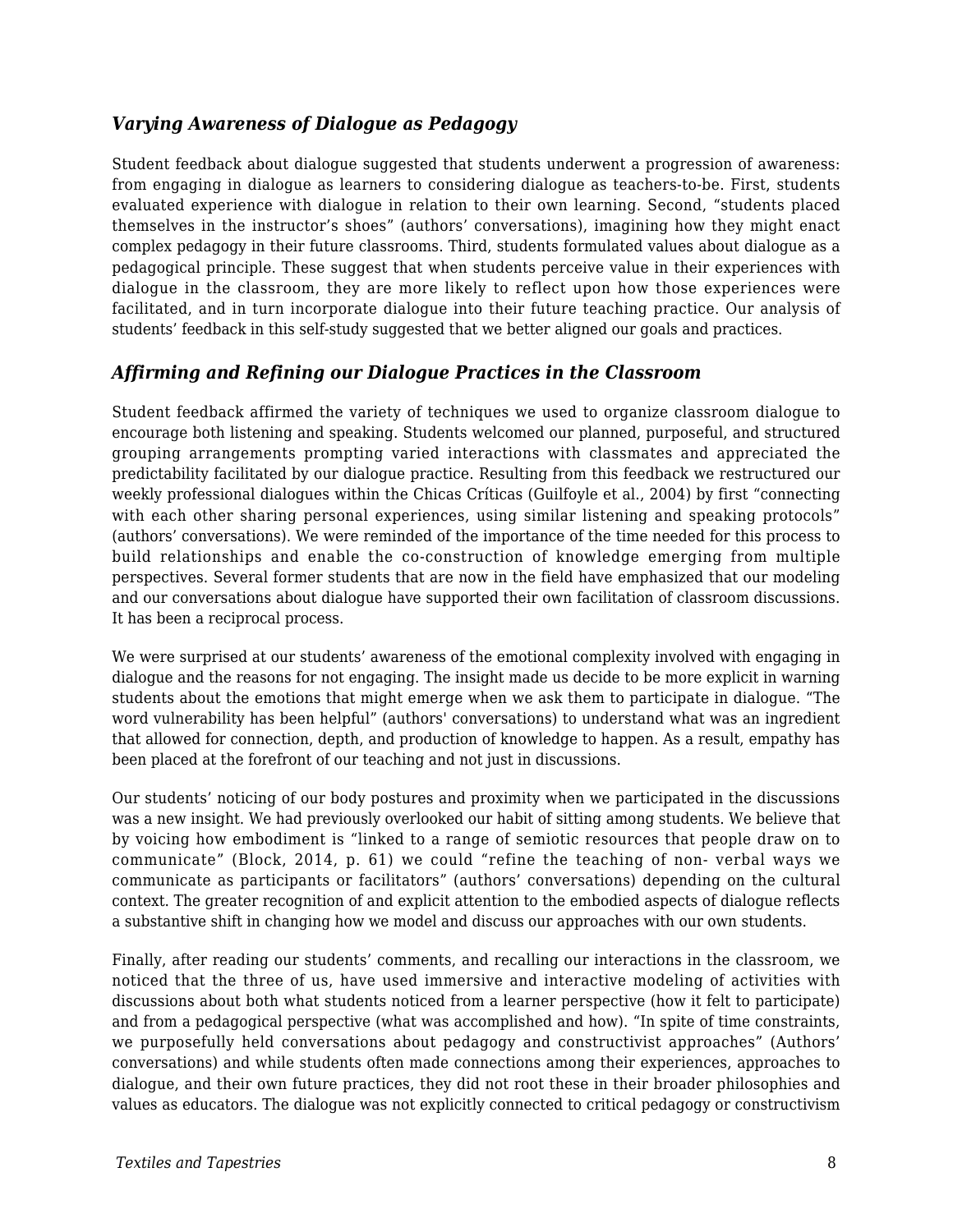principles, nor to other defined pedagogical theories. This study has strengthened our understandings of how dialogue offers a constructivist approach to learning and enables students to make connections to dialogue in ways that encourage and prepare them to use it in their own practices. We conclude by wondering how important it is to make these considerations more transparent and embed the practice of dialogue in a principled pedagogy. Perhaps such conversations can be the basis for future dialogues.

## **References**

Block, D. (2004). Moving beyond "lingualism": Multilingual embodiment and multimodality in SLA. In S. May (Ed.), *The multilingual turn: Implications for SLA, TESOL and bilingual education* (pp. 54-77). Routledge.

Bruner, J. S. (1986). *Actual minds, possible worlds*. Harvard University Press.

Census Bureau (2019, December 19). *U.S. population estimates continue to show the nation's growth is slowing*[.](https://www.census.gov/newsroom/press-releases/2019/popest-nation.html) https://www.census.gov/newsroom/press-releases/2019/popest- [nation.html](https://www.census.gov/newsroom/press-releases/2019/popest-nation.html)

Clandinin, D. J., & Connelly, F. M. (2000). *Narrative inquiry.* Jossey-Bass.

Cooper, J. M., Beaudry, C., Gauna, L., & Curtis, G. A. (2019). A relational approach to collaborative research and practice among teacher educators in urban contexts. In J. Kitchen & K. Ragoonaden (Eds.), *Mindful and relational approaches to social justice, equity and diversity in teacher education* (pp. 1109-1167). Rowan & Littlefield.

Cooper, J. M., Beaudry, C., Gauna, L. M., & Curtis, G. A. (2018). Theory and practice: Exploring the boundaries of critical pedagogy through self-study. In D. Garbett & A. Ovens (Eds.), *Enacting selfstudy as methodology for professional inquiry* (pp. 163-169)*.* [Self-Study of Teacher Educational](https://selfstudysig.wordpress.com/) [Practices \(S-STEP\) . https://selfstudysig.wordpress.com/](https://selfstudysig.wordpress.com/)

Gauna, L. M., Cooper, J. M., & Beaudry, C. (2019). *Dialogue as a critical pedagogy for contested* topics: The case of guest speakers addressing LGBTQ issues [Paper presentation]. American Educational Research Association (AERA) Conference 2019, Toronto, Ontario, Canada.

Freire, P. (2005). *Pedagogy of the oppressed*, (30th anniversary ed.). Continuum.

Giroux, H. (1988). *Teachers as intellectuals: Toward a critical pedagogy of learning.* Bergin and Garvey.

Guilfoyle, K., Hamilton, M. L., Pinnegar, S., & Placier, P. (2004). The epistemological dimensions and dynamics of professional dialogue in self-study. In J. J. Loughran, M. L. Hamilton & V. K. LaBoskey, *International handbook of self-study of teaching and teacher education practices* (pp. 1109-1167). Springer.

hooks, b. (1994). *Teaching to transgress: Education as a practice of freedom.* Routledge.

Howe, C., & Abedin, M. (2013). Classroom dialogue: A systematic review across four decades of research*. Cambridge Journal of Education*, *43*(3), 325-356.

Kincheloe, J., & Steinberg, S. (2004). *19 Urban questions: Teaching in the city.* Peter Lang.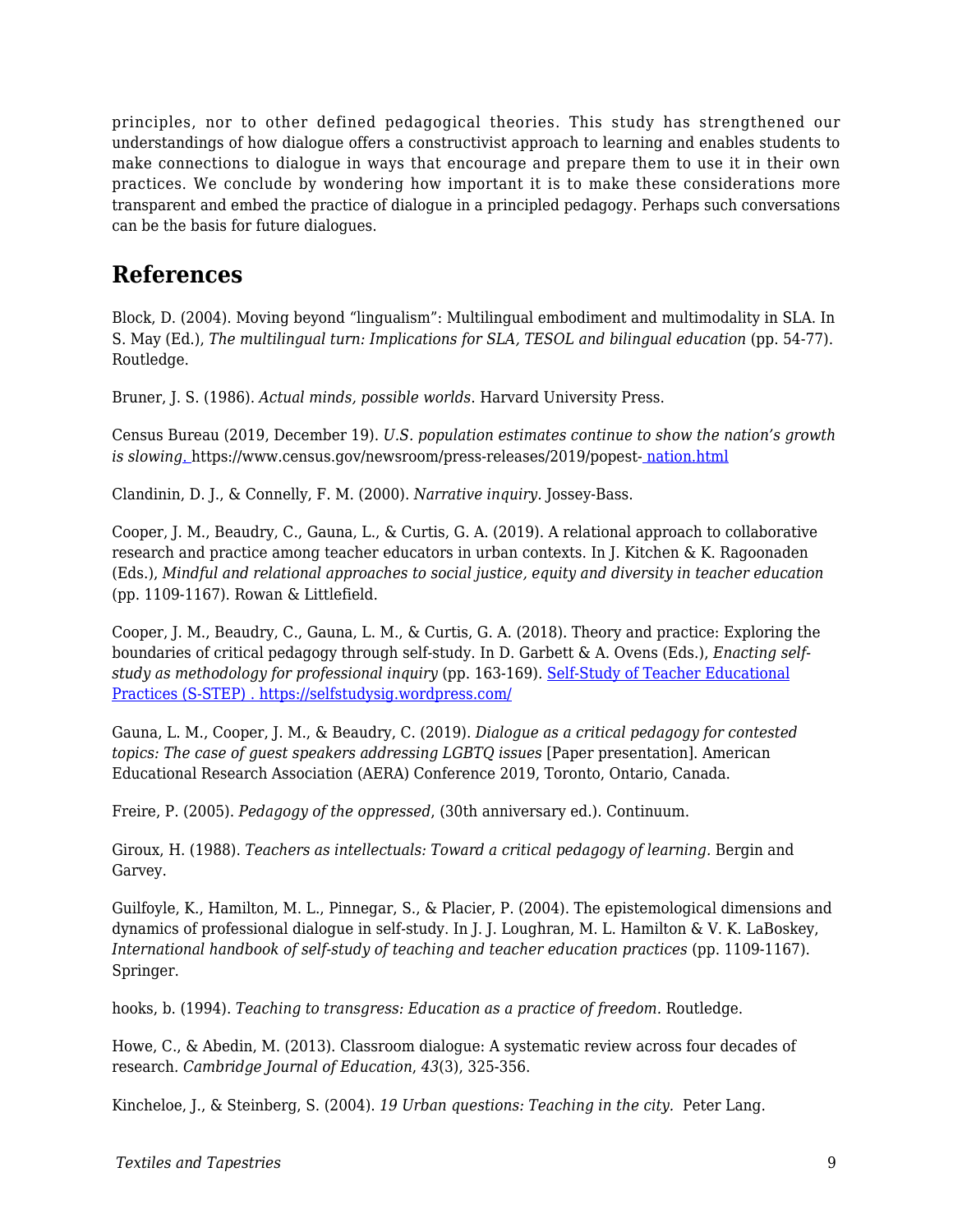Lysaker, J. T., & Furuness, S. (2011). Space for transformation: Relational, dialogic pedagogy. Journal of Transformative Education, 9(3), 183-197.

Lyons, N., & LaBoskey, V. K. (Eds.). (2002). *Narrative inquiry in practice: Advancing the knowledge of teaching* (Vol. 22). Teachers College Press.

Mishler, E. (1990). Validation in inquiry-guided research: The role of exemplars in narrative studies. *Harvard Educational Review, 60*(4), 415-442.

Munby, H., & Russell, T. (1994). The authority of experience in learning to teach: Messages from a physics methods class. *Journal of Teacher Education, 45*(2), 86-95.

Pinnegar, S., & Hamilton, M. L. (2009). Self-study of practice as genre of qualitative research. *Theory of Teacher Education, 17*(16), 667-684.Ragoonaden, K. (2015). Self-study of teacher education practices and critical pedagogy: The fifth moment in a teacher educator's journey. *Studying Teacher Education, 11*(1), 81-95.

Russell, T. (2007). How experience changed my values as a teacher educator. In T. Russell and J. Loughran (Eds.), *Enacting a pedagogy of teacher education: Values, relationships and practices* (pp. 182-191). Routledge.

Schuitema, J., Radstake, H., van de Pol, J., & Veugelers, W. (2018). Guiding classroom discussions for democratic citizenship education. *Educational Studies*, *44*(4), 377-407.

Stone, D., Patton, B., & Heen, S. (1999). *Difficult conversations: How to discuss what matters most*. Viking.

Whitehead, J. (2000). How do I improve my practice? Creating and legitimating an epistemology of practice. *Reflective Practice*, *1*(1), 91-104.



Gauna, L. M., Beaudry, C., Cooper, J. M., & Curtis, G. A. (2020). Dialogue Practices in